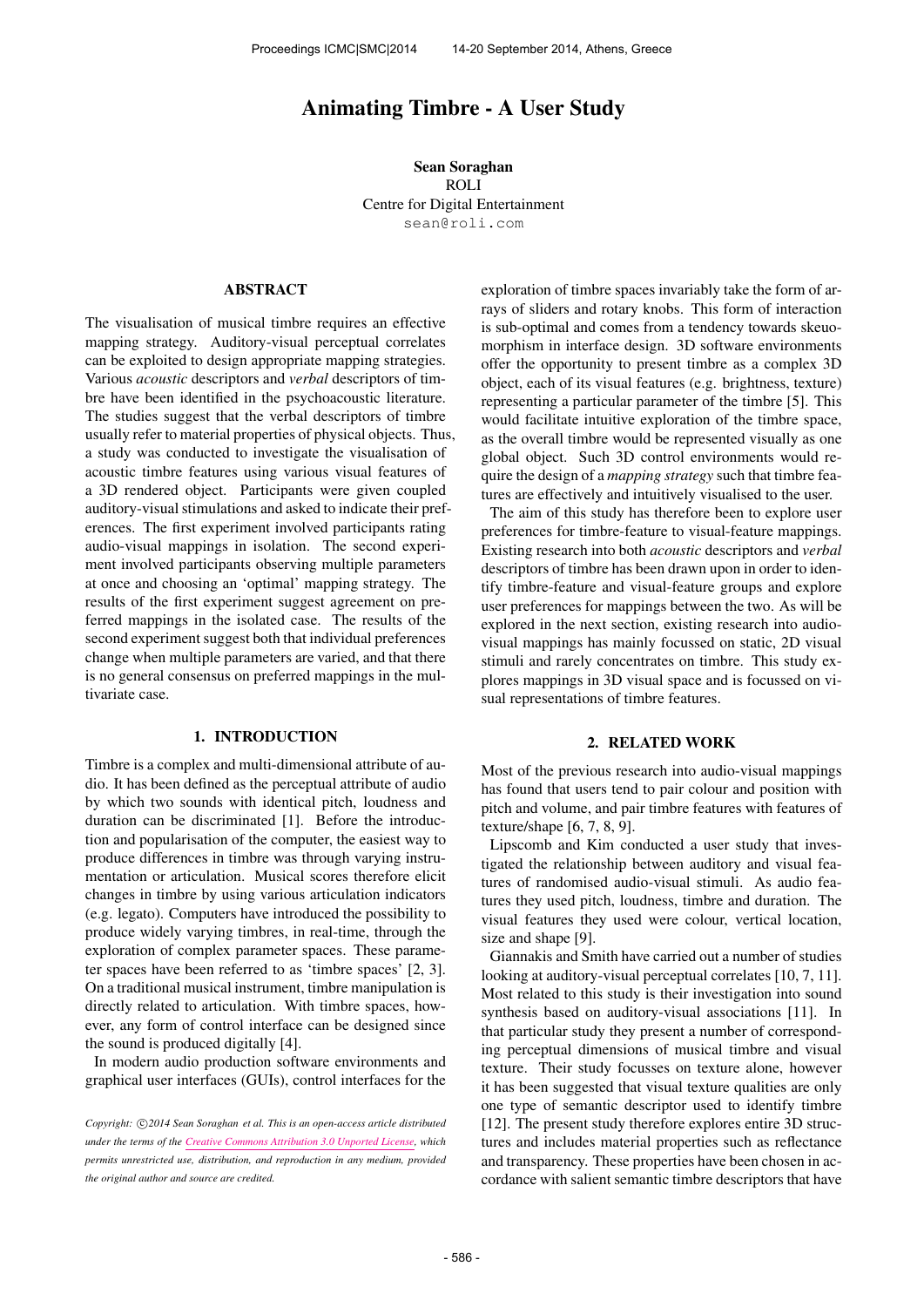been identified in existing research (e.g. *volume/fullness* [13, 14, 15, 16, 17], *vision/clearness* [15, 16], *brightness* [13, 18, 16, 17]).

One issue with the aforementioned studies is that they have focussed on 2D static images. As timbre is a multidimensional attribute of sound, it seems reasonable that more efficient mapping strategies could be designed in 3D space. Recent research has explored this idea. For example, the TimbreFields project by Corbett et al. involves the simulation of timbre variations produced by physical objects through physical contact such as touch [19]. It is a Virtual Reality project that simulates widely-varying timbres based on user location relative to the object and point of interaction on the object.

More recently, Berthaut et al. conducted a user study very similar to this one in which they presented participants with various audio-visual stimuli and measured their mapping preferences. The visual stimuli were 3D and included features such as texture and rotation. However, their study included pitch and loudness, whereas this study focusses on timbre. Pitch and loudness have been excluded from this study since their mappings are always 1-to-1 (e.g. pitch-colour, loudness-size). The mapping of timbre is more complex as it is an n-to-m mapping, since timbre is a multi-dimensional attribute of audio. As mentioned earlier, the identification of salient visual mappings for timbre features could support the development of intuitive 3D digital interfaces for timbre manipulation.

### 3. METHODOLOGY

#### 3.1 Participants

18 participants took part in the study (mean age  $= 28.8$ , 9 female). 11 had received at least some formal musical training, and 6 were regular users of audio production/synthesis software.

#### 3.2 Stimuli

#### *3.2.1 Auditory Stimuli*

Audio tones were generated by additive synthesis using Supercollider. The fundamental frequency was kept constant for each tone, at 311 Hz (Eb4). The audio parameters used in the study, along with their values, were based on those reported by Caclin et al. in their study on acoustic correlates of timbre space dimensions [20]. In their study, Caclin et al. identified 3 salient acoustic timbre descriptors: *attack time*, *spectral centre of gravity* (SCG) and *even harmonics attenuation* (EHA). The same 3 features were used in this study. The attack time varied logarithmically between 15ms and 200ms, as it has been suggested that listeners use a logarithmic scale when using attack time to discriminate between timbres [21]. Caclin et al. provide methodologies for varying the SCG and EHA. The same methods were used in this study. SCG was manipulated using

$$
A_n = k * 1/n^{\alpha} \tag{1}
$$

where  $A_n$  = the amplitude of the  $n^{th}$  harmonic. The value of  $\alpha$  determines the value of the instantaneous spectral centre of gravity. SCG varied linearly between 1400 Hz (4.5 in harmonic rank units) and 664 Hz (2.1 in harmonic rank units). This was achieved by varying  $\alpha$  between 1.23 and 2.07. EHA was controlled by changing the level of the even harmonics relative to the odd harmonics using

$$
EH_n = OH_n * 10^{\beta/20} \tag{2}
$$

where  $EH_n =$  the amplitude of the  $n^{th}$  even harmonic and  $OH_n$  = the amplitude of the  $n^{th}$  odd harmonic, and  $\beta$  = the relative change in volume (in dB). During experimentation,  $\beta$  ranged from -8 to 0.

#### *3.2.2 Visual Stimuli*

In their investigation into semantic descriptors of timbre, Zacharakis et al. observe that it seems reasonable to identify musical timbre using verbal associations to physical objects' properties [13]. As mentioned previously, existing research has identified properties of texture and shape as salient visual correlates of timbre features. Colour and position have been identified mainly as correlates of pitch and loudness. For this reason, no colour was used in the animations and the position remained constant.

Each animation consisted of one 3D rendered polyhedron. The polyhedron was modelled using geodesic subdivision, with an icosahedron as the seed shape [22]. The subdivision depth (spherical resolution) was one of the parameters controlled during animations, and this ranged from 0 to 6. The polyhedron was modelled within a unit sphere, and triangular pyramid 'spikes' protruded from each surface face. The length of the spikes was controlled during animations, and ranged from 0 to 1. The two other visual parameters that were varied during animations were brightness and opacity. The visual parameters used in this study (spherical resolution, spike length, brightness and opacity) were based on the 3 factors identified by Zacharakis et al., namely *volume/wealth* (spherical resolution), *brightness and density* (brightness/opacity), and *texture and temperature* [13]. Various surface textures were possible on the polyhedron through a combination of different spherical resolution and spike length values, as demonstrated in figure 1. The animations were implemented using c++ and openGL.

# 3.3 Experimental Procedure

Participants were asked to complete two separate tasks, both of which involved giving indications of their preference for different audio-visual mapping strategies. For each task, participants sat in front of a 15" laptop display and were equipped with headphones. Participants used simple graphical interface panels (developed in Supercollider) on the right of the screen in order to listen to different audio tones and cycle though different mapping strategies. The resulting visulisations were displayed in a large window on the left of the screen.

### *3.3.1 Task 1: Individual Parameter Mapping*

# *Objectives*

Task 1 was designed in order to introduce participants to the different audio and visual parameters, and to record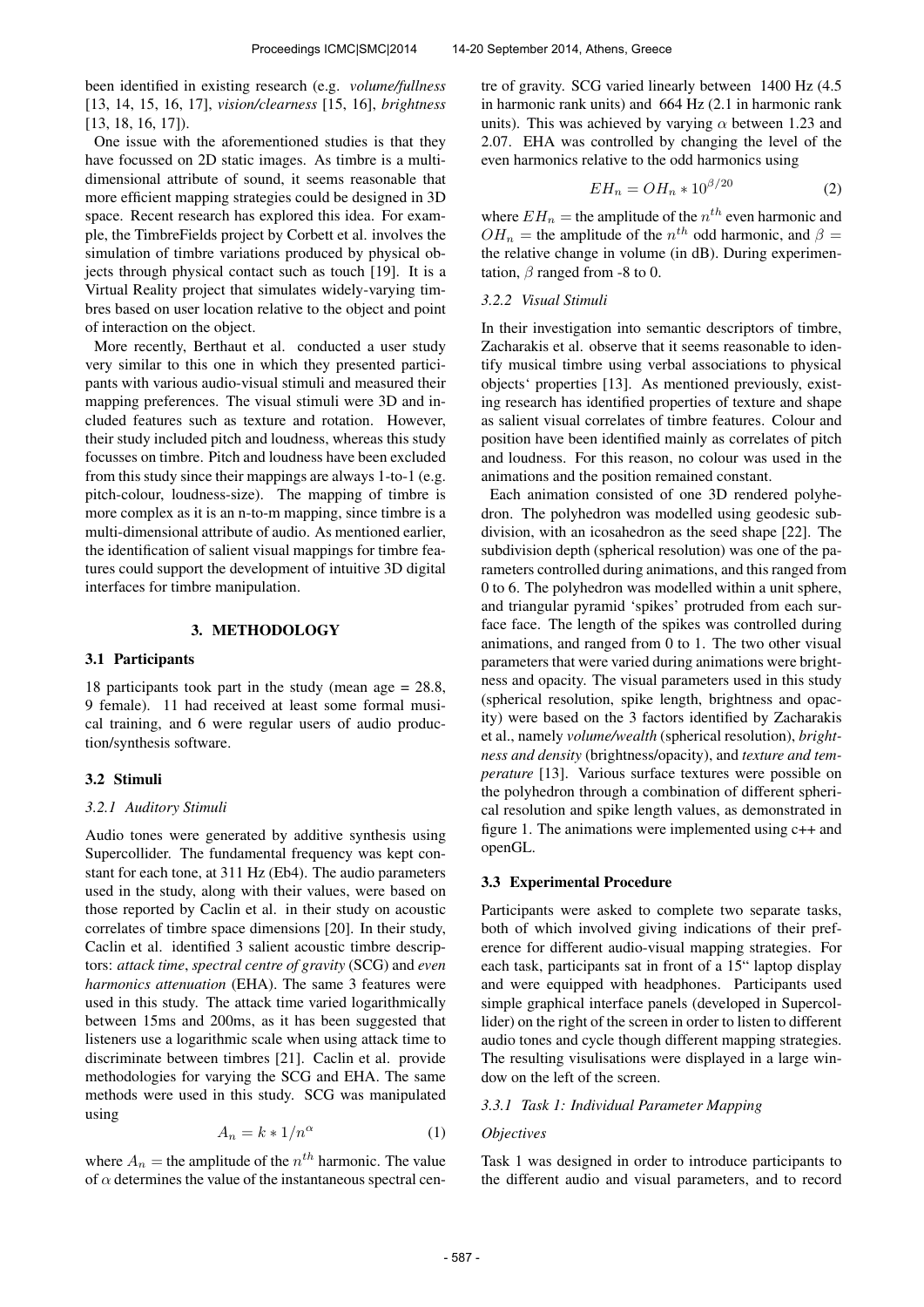

Figure 1. Rendered polyhedra with varying spherical resolution and spike length values.

their favourite to least favourite visual mappings for each audio parameter.

#### *Procedure*

During task 1, a single audio parameter changed while the others remained constant. For each audio parameter, participants were presented with three consecutive tones. The selected audio parameter was increased between each tone. Parameter values increased between the values reported previously in section 3.2.1. Each tone produced a resulting visualisation in which one of the visual features changed along with the audio feature, according to the selected mapping. Participants could observe an audio-visual stimulation by pressing the 'play' button in the control interface. There were also buttons to change which audio feature was being varied, and which visual feature the audio feature was mapped to.

For each audio feature, participants were asked to cycle through the different visual mappings and rank them from 3 (favourite) to 0 (least favourite). Thus, they constructed a *preference table* for the various mapping possibilities. An example of a participant's preference table is given in table 1. The participants filled in their preference table as they progressed through the task. They were able to observe stimuli as many times as they needed.

|            | <b>Res</b> | Spike | <b>Bright</b> | Opacity |
|------------|------------|-------|---------------|---------|
| Attack     |            |       |               |         |
| <b>SCG</b> |            |       |               |         |
| <b>EHA</b> |            |       |               |         |

Table 1. An example preference table for a participant (3  $=$  favourite,  $0 =$  least favourite).

### *Results*

The 'Borda count' can be used to analyse the results of a preference vote. It is basically a weighted count of votes,

#### Proceedings ICMC|SMC|2014 14-20 September 2014, Athens, Greece

weighted on the preference of each vote. In this case, for each audio parameter, every visual mapping is given a Borda count. Every time a participant gives a preference rating to a visual mapping, the value of that preference rating is added to the overall Borda count of the visual mapping.

Figure 2 shows the Borda scores for all visual mappings, for attack (blue), SCG (red) and EHA (green). Similarly,



Figure 2. Borda counts for each visual mapping, for all audio features.

figure 3 shows the Borda counts as a scatter plot, where the point size represents the overall popularity of each audioto-visual mapping, compared to the other options.



Figure 3. Borda counts as a weighted scatter plot. Point size = relative popularity of an audio-to-visual mapping in comparison to the other options.

Another way to analyse the results of a preference vote is to use a Condorcet method. This pits every candidate (e.g. mapping) against one another in pair-wise hypothetical contests. If one candidate wins every contest, they are considered the Condorcet winner. In this case, a certain visual mapping is the Condorcet winner for an audio feature if it has a higher (or equal) Borda count than all other possible visual mappings for that audio feature.

Each audio feature had a visual mapping that emerged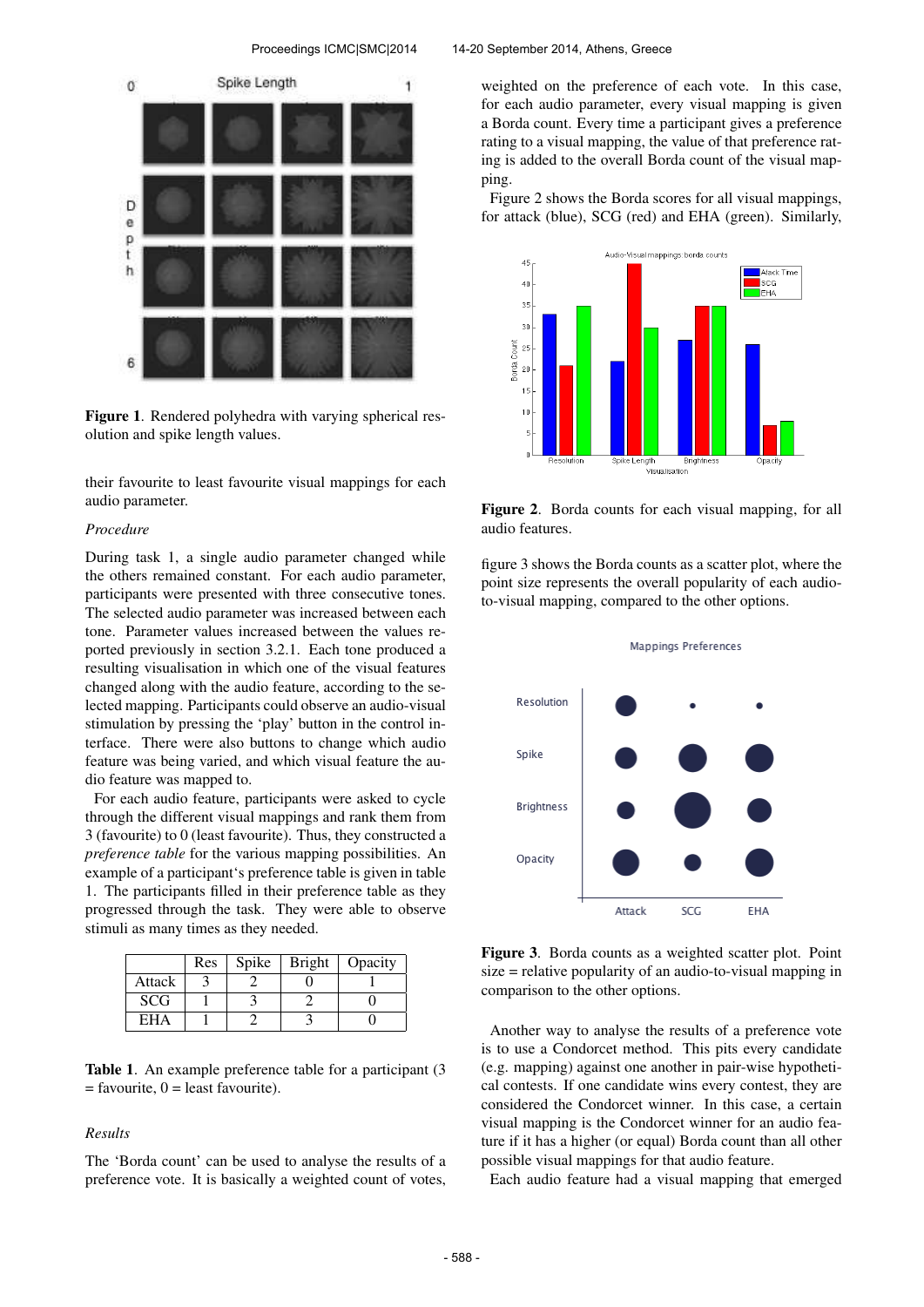as the Condorcet winner when all visual mappings were compared using a Condorcet method, as shown in table 2.

|            | <b>Visual Mapping</b> |
|------------|-----------------------|
| Attack     | Resolution            |
| <b>SCG</b> | Spike Length          |
| <b>EHA</b> | <b>Brightness</b>     |

Table 2. Condorcet winner visual mappings for each audio feature.

# *3.3.2 Task 2: Multiple Parameter Mapping*

#### *Objectives*

Task 2 involved all of the audio and visual mappings changing at once. The task was designed to encourage the participants to explore different global mapping strategies and to record their recommended optimal global mapping strategy. A key objective was to ascertain to what extent mapping preferences change (if at all) when multiple parameters are varied together.

# *Procedure*

During task 2, participants listened to short audio tones in which each of the audio features were randomised. The SCG and the EHA were also varied *during* the audio tones, using randomised linear envelopes. Such audio tones produced visual animations where the visual features of the polyhedron varied smoothly and in direct response to the audio, according to the mapping configuration. Participants could observe a randomised audio-visual stimulation at any point, by pressing 'play' in the control interface. There were also four buttons for each visual parameter, which allowed the participants to change which audio feature was controlling that visual parameter.

Using the preference tables from task 1 (table 1), suggested optimal mapping strategies were constructed. Table 3 gives an example. These were used to construct the initial mapping strategies in task 2. Participants were then encouraged to explore different mapping configurations and evaluate them by observing some randomised audio-visual stimulations. Ultimately participants indicated what they thought was the *optimal* mapping configuration by filling in an optimal mapping configuration table (see table 4 for an example). The mapping configuration consisted of each visual feature being controlled by a single audio parameter and multiple visual features could be controlled by the same audio feature.

|                   | <b>Suggested Visual Mapping</b> |
|-------------------|---------------------------------|
| Resolution        | Attack                          |
| Spike             | SCG                             |
| <b>Brightness</b> | EHA                             |
| Opacity           | Attack                          |

Table 3. An example suggested optimal mapping strategy for a participant (using the results from task 1).

|                   | <b>Optimal Visual Mapping</b> |
|-------------------|-------------------------------|
| Resolution        | EHA                           |
| Spike             | SCG                           |
| <b>Brightness</b> | <b>EHA</b>                    |
| Opacity           | <b>SCG</b>                    |

Table 4. An example optimal mapping strategy for a participant (from task 2).

# *Results*

Participants' *suggested* mapping configurations from task 1 were compared to their *'optimal'* mapping strategy from task 2. Comparing the two tables, a measure of the difference between the preference table and the optimal strategy can be evaluated. This difference is calculated as the total number of mappings in the 'optimal' strategy that differ from the suggested mappings from the preference table. For example, the difference between the suggested mapping strategy in table 3 and the optimal mapping strategy in table 4 would be 2. This value gives an indication as to what extent a participant's preferences from task 1 varied, after exploring global strategies during task 2.

In total, 14 (78%) of the participants' optimal strategies differed from their suggested strategies. 8 of these changed by 1 mapping, 2 changed by 2 mappings, and 4 changed by 3 mappings. Figure 4 shows how often each visual attribute changed, between suggested and optimal mapping strategies.



Figure 4. Number of times each visual mapping changed between suggested and optimal mapping strategies.

In total there were 12 unique optimal mapping strategies that emerged from the study, the most popular being common to only 3 participants (shown in table 5). 4 optimal strategies were common to 2 participants, and the other 7 were unique to individual participants.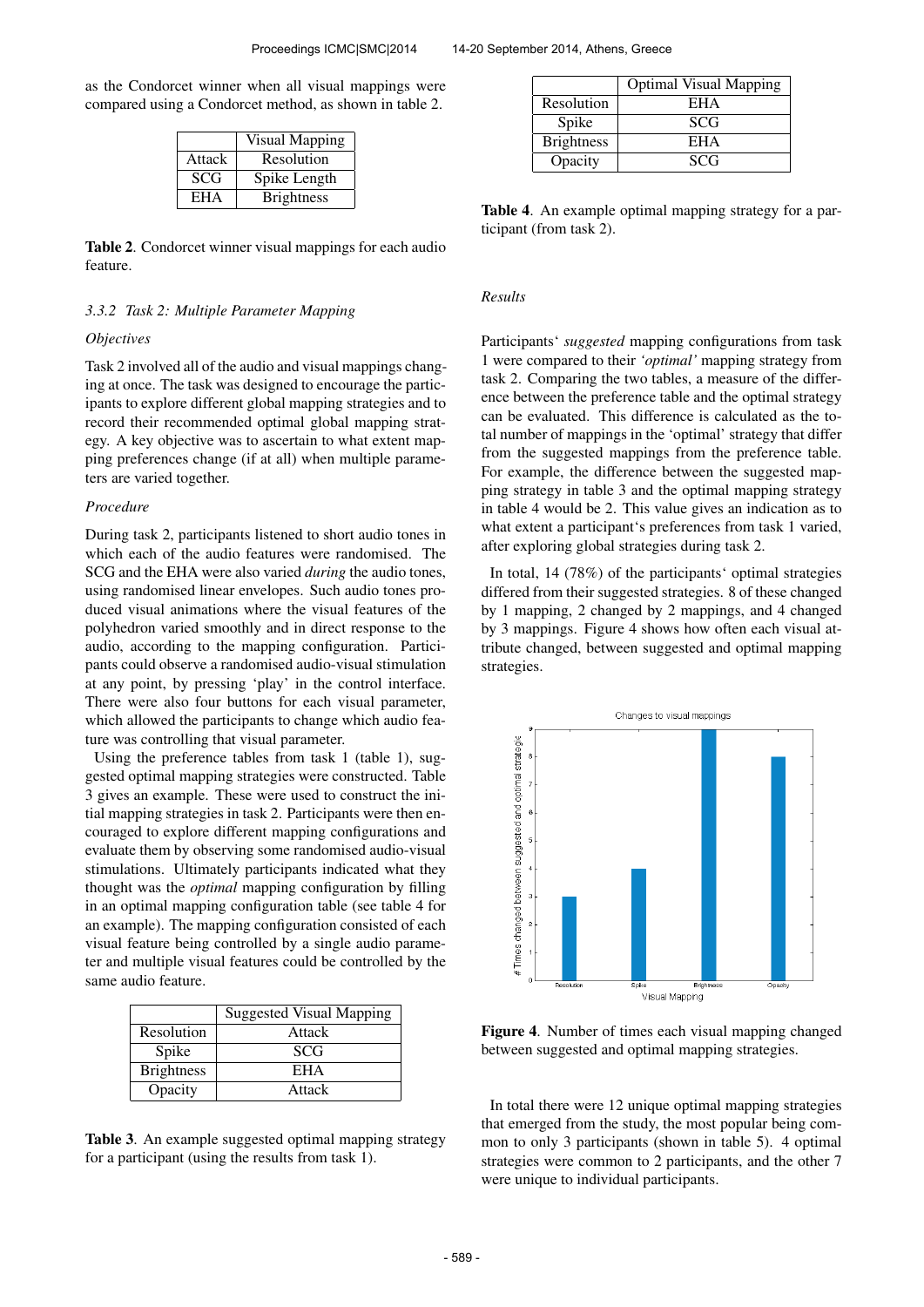|                   | <b>Optimal Visual Mapping</b> |
|-------------------|-------------------------------|
| Resolution        | <b>EHA</b>                    |
| Spike             | <b>SCG</b>                    |
| <b>Brightness</b> | <b>SCG</b>                    |

Table 5. 'Most popular' optimal mapping strategy (common to 3 participants).

Opacity Attack

# 4. DISCUSSION

Task 1 identified preferred visual mappings for attack time, SCG and EHA. The existence of a Condorcet winner for each suggests that there was general agreement on which visual features best represented which audio features in isolation, namely attack-spherical resolution, SCG-spike length, and EHA-brightness. However, figure 3 identifies a very wide spread between preferred mappings, especially for attack time and EHA. Attack time, SCG and EHA have been reported as salient axes for timbre discrimination [20]. Volume, texture and brightness have been reported as salient verbal descriptors of timbre variance by [13]. The results from task 1 can possibly indicate which verbal descriptors relate to which acoustic features (where spherical resolution relates to volume and spike length relates to large-scale texture). Larger studies are required to confirm or refute these findings. Some of the participants commented that the mapping from SCG and EHA to opacity should have been inverted. This may have had an effect on the popularity of opacity as a visual mapping.

Task 2 identified variation between many individual participants' isolated mapping preferences and their global optimal mapping strategy. This suggests that mapping preferences change when multiple parameters are in flux. Again, larger studies are required in order to further evaluate this suggestion. The variance in individual preferences could be due to the psychoacoustic perception of timbre, as it has been suggested that the salience of acoustic timbre features depends on the number of features in flux [20]. It is interesting to examine the total number of times (across all participants) each individual visual mapping was changed between suggested and optimal mapping strategies. Figure 4 indicates that there was more disagreement on the use of brightness and opacity as visual mappings than there was for resolution and spike length.

Task 2 was designed to encourage exploration in the participants, such that their preferences were their own, rather than one of a limited number of options presented to them. To facilitate this, the number of possible mapping configurations was left intentionally large. However, this resulted in a large cognitive load for the participants. Thus, despite the objective of avoiding 'right or wrong answers,' it is possible the large cognitive load resulted in the task feeling 'too difficult' for some participants. The measure of 'difference' between mapping strategies, as defined in section 3.3.2 can only be used as a very general indication of difference, since the differences being measured are perceptual and their magnitudes vary.

There was a large degree of variance between the differ-

ent participants' suggested global optimal mapping strategies. This supports the idea that mapping preferences change as the number of mappings increases, and suggests ambiguity in preferred visual mapping from listener to listener.

# 5. CONCLUSION

The aim of this study was to combine findings about verbal timbre descriptors and acoustic timbre features and explore preferred mappings between the two. In the case of isolated mappings there seem to be clear audio-to-visual mapping preferences. When multiple mappings are considered, no clear preference emerges, and preferences sometimes change from the isolated case.

These findings suggest that any graphical applications exploiting perceived associations between auditory timbre and visual form may benefit from customisable mapping strategies. However, the participants involved in this study were not widely representative of prospective users of such systems (with only 6 being regular users of audio production software). Future studies should therefore possibly consider more homogeneous participant groups.

This study used only monophonic, synthesised audio tones. Future work should include natural/acoustic and/or polyphonic audio stimuli. Larger studies are required to confirm or refute the findings reported here. Studies with larger participant numbers could also help identify whether there are different categories of preference (e.g. whether certain mapping combinations usually go together). The acoustic and visual features used in this study were based on findings reported elsewhere, but future studies may benefit from using larger parameter sets.

# Acknowledgments

The author would like to thank all of the participants for volunteering to take part in the study.

# 6. REFERENCES

- [1] P. I. Terminology, "American national standard ansi," *ISA S51*, vol. 1, 1979.
- [2] D. L. Wessel, "Timbre space as a musical control structure," *Computer music journal*, pp. 45–52, 1979.
- [3] C. Nicol, S. A. Brewster, and P. D. Gray, "Designing sound: Towards a system for designing audio interfaces using timbre spaces." in *ICAD*, 2004.
- [4] A. Hunt, M. M. Wanderley, and M. Paradis, "The importance of parameter mapping in electronic instrument design," *Journal of New Music Research*, vol. 32, no. 4, pp. 429–440, 2003.
- [5] F. Berthaut, M. Desainte-Catherine, M. Hachet *et al.*, "Combining audiovisual mappings for 3d musical interaction," in *Proceedings of International Computer Music Conference*, 2010.